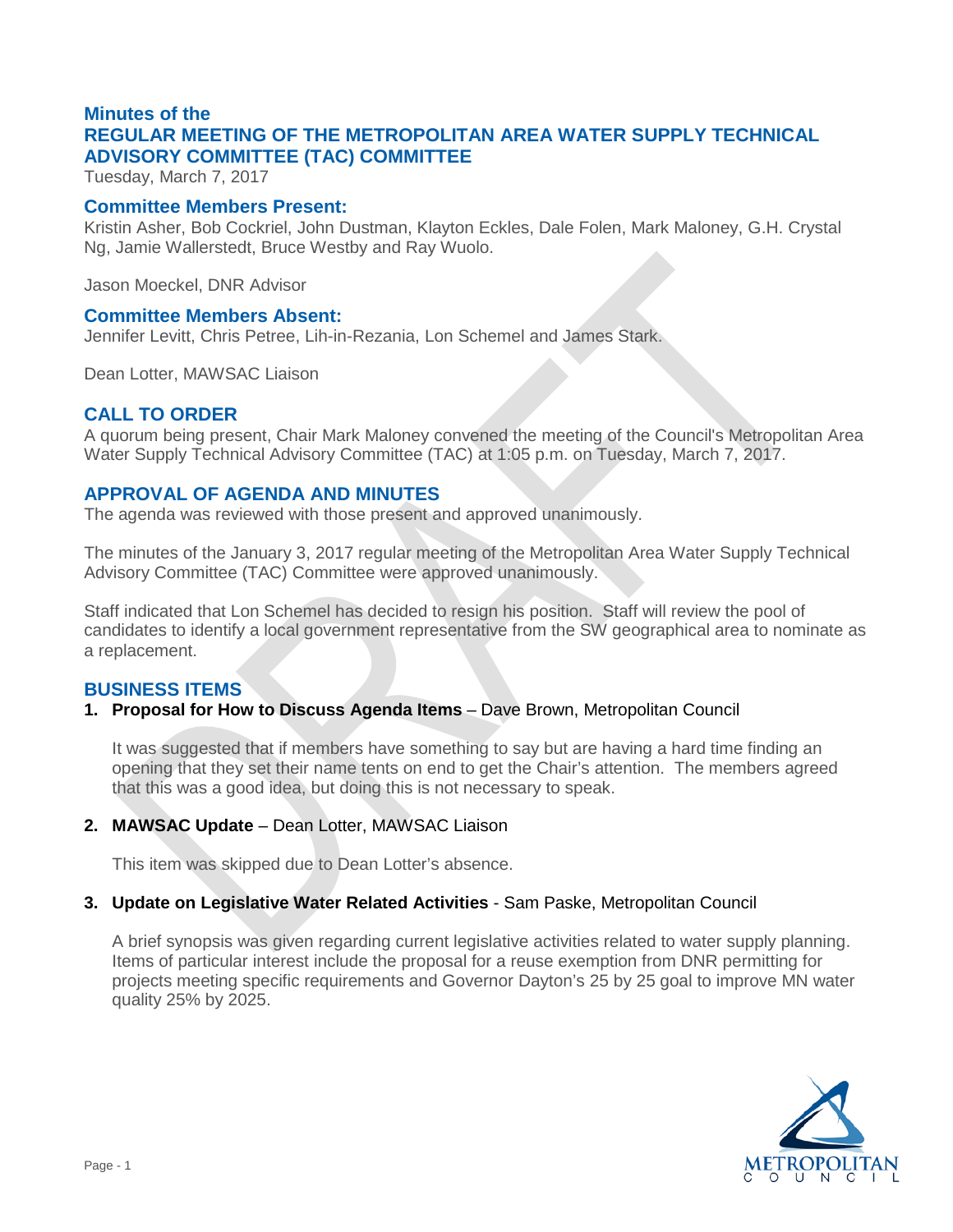## **4. Technical Studies Discussion** - Dave Brown, Metropolitan Council

Staff initiated a discussion of the results of the TAC member survey regarding the most critical water supply planning technical studies and how to prioritize them. Staff indicated that concerns about long term sustainability were most prevalent while there was little mentioned about short term risk.

Key highlights of the discussion included doing a better job of using the information and tools already available and taking a more cohesive approach to regional water supply sustainability measures. The group also identified a topic they feel may not have been given adequate consideration so far: the quality of water available for use.

The issue of regional contingency planning was also discussed. For instance, what happens in a multi-year drought with a longer growing season, possibly brought about by climate change? How do we create the kind of resiliency necessary to meet those types of challenges?

It was stated that existing tools and information are not being fully utilized to inform decisions. The conversation then turned to modeling, which can be used to incorporate data to make better decisions. Of course, no method of forecasting is 100% accurate, but a well-designed model with reliable inputs can be a very powerful tool to help inform decisions. Continuing to build upon the work already put into developing Metro Model 3 to improve the credibility of the outputs to help us better understand current conditions and future possibilities is critical. Models are "living" entities that constantly need to be recalibrated to accommodate new data, which is always coming in and therefore require ongoing support to remain as useful as possible.

## **5. Data Analysis Discussion** - Dave Brown, Metropolitan Council

Staff initiated a discussion of the results of the TAC member survey regarding data analysis. Discussion of agenda items four and five largely ran together, as members generally indicated that in order to decide which technical studies are most critical, first we must understand what data is available and how it is used. This discussion will help identify gaps and determine which technical studies are most critical to regional water supply sustainability efforts.

Staff stated that credibility of data is extremely important and asked members to consider what we need for our analyses to be useful. What should be considered and what do we need are questions that need to be answered. Staff asked members to provide via email a list of their "go to" data sets for compilation by staff. Members indicated a desire to focus on real time rather than existing data and asked what data municipalities should be providing and how so it can be put to best use.

Interpretation of data is critical to put together a more complete picture of current conditions and identify how this may be effected by different scenarios through modeling. It was suggested that existing models can be used to identify gaps where more monitoring is necessary to develop a better picture of existing conditions. How to effectively communicate uncertainty will be critical to creating confidence in modeling outputs. It was then stated that the TAC's first focus should be on the biggest threats to water supply sustainability which include large scale catastrophic issues such as contamination and lack of available water.

Staff asked if there is anything that MAWSAC should be focusing on. The need for effective data collection and management was identified. In addition, members indicated that both non-potable reuse and securing long term funding for regional water supply planning efforts are issues that they would like to see MAWSAC focus on first. In order to ensure that we are well positioned to obtain and manage data, as well as develop and maintain credible modeling capabilities, a permanent source of ongoing funding will be critical.